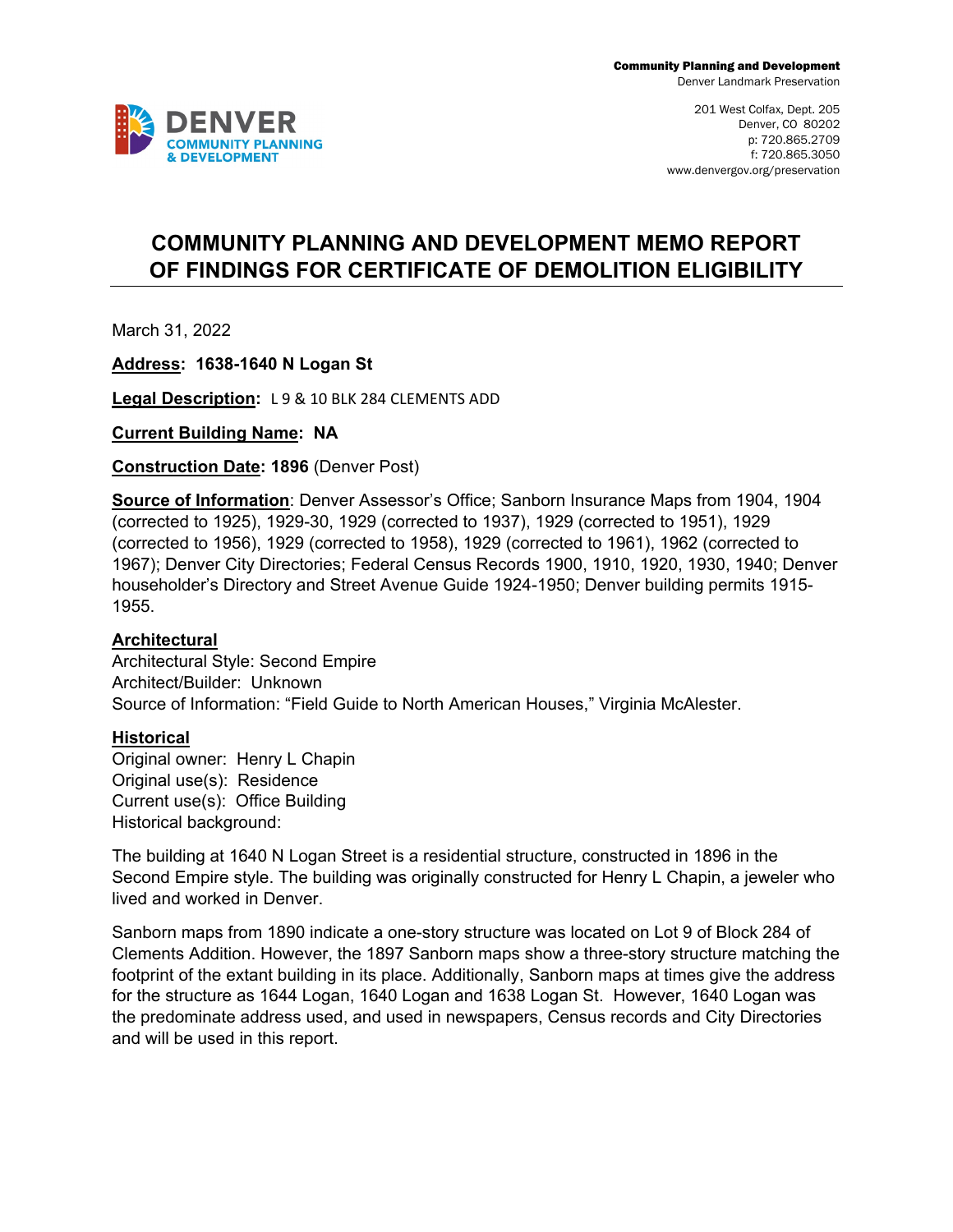Henry L. Chapin lived in the building until 1910 and owned it until 1923, when the building was sold to Marshall Eakin, a resident of Florence, Colorado. Eakin owned the building until 1928, when the property was purchased by his sister, Martha Bell, and her husband, Rev. Allan Bell, who had lived in the building since c. 1924. Marshall Eakin would go on to be the comptroller of the University of Tulsa.

Rev. Bell was a Presbyterian minister who also served as a representative for Fremont and Chafee county in the Colorado State legislature in 1909 and 1910. Census records show that the Bell family hosted many lodgers during their ownership. Rev. Bell died in 1934, but Martha maintained ownership of the property until 1947, when the property was sold to Louis Marinoff, a Russian immigrant who ran a successful tailoring business. It is unclear from initial research whether Marinoff ever lived at the property.

At some point, the property was converted to commercial use, and was used as an office. Starting in the mid twentieth century, the property was owned by a series of corporate owners.

**Source of Information**: Denver Assessor's Office; Sanborn Insurance Maps from 1904, 1904 (corrected to 1925), 1929-30, 1929 (corrected to 1937), 1929 (corrected to 1951), 1929 (corrected to 1956), 1929 (corrected to 1958), 1929 (corrected to 1961), 1962 (corrected to 1967); Denver City Directories; Federal Census Records 1900, 1910, 1920, 1930, 1940; Denver householder's Directory and Street Avenue Guide 1924-1950; Denver building permits 1915- 1955.

# **Designation Eligibility Assessment**

## **Landmark Designation Criteria**:

A structure or district may be designated for preservation if, due to its significance, it meets the criteria listed in subsections (1), (2), and (3) below

- (1) The structure or district maintains it integrity;
- (2) The structure or district is more than 30 years old, or is of exceptional importance; and
- (3) The structure or district meets at least 3 of the following 10 criteria:
	- $\boxtimes$ It has a direct association with a significant historic event or with the historical development of the city, state, or nation;
	- $\Box$ It has direct and substantial association with a recognized person or group of persons who had influence on society;
	- $\boxtimes$ It embodies the distinctive visible characteristics of an architectural style or type;

 $\Box$ It is a significant example of the work of a recognized architect or master builder;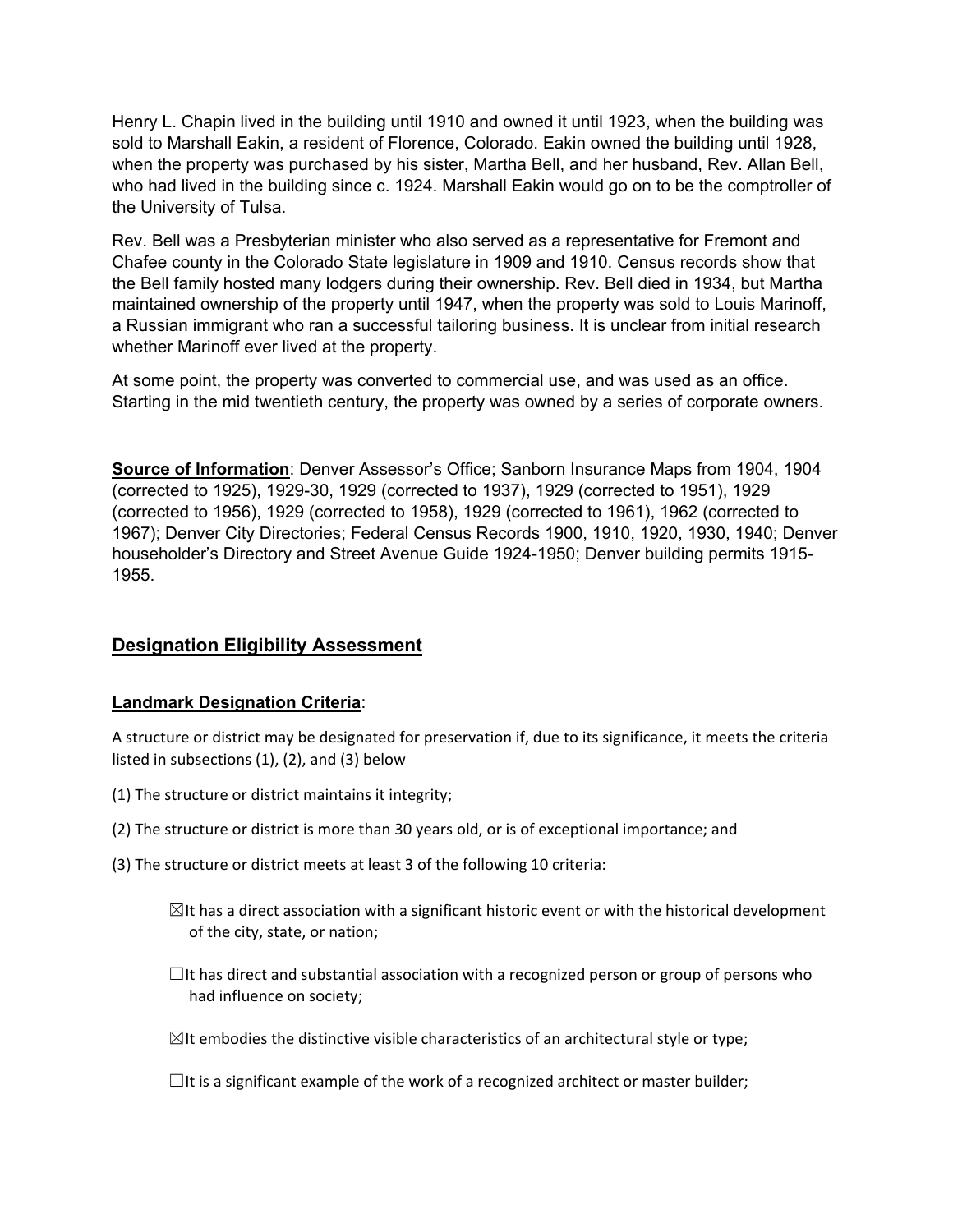- $\Box$ It contains elements of design, engineering, materials, craftsmanship, or artistic merit which represent a significant innovation or technical achievement;
- $\Box$ It represents an established and familiar feature of the neighborhood, community or contemporary city, due to its prominent location or physical characteristics;
- $\boxtimes$ It promotes understanding and appreciation of the urban environment by means of distinctive physical characteristics or rarity;
- $\Box$ It represents an era of culture or heritage that allows an understanding of how the site was used by past generations;
- $\Box$ It is a physical attribute of a neighborhood, community, or the city that is a source of pride or cultural understanding;
- $\Box$ It is associated with social movements, institutions, or patterns of growth or change that contributed significantly to the culture of the neighborhood, community, city, state, or nation.

**Integrity:** If a structure maintains its integrity, it may be designated for preservation.

 $\boxtimes$  Has integrity  $\square$ Does not have integrity

### **Does the structure have potential for designation?**

 $\boxtimes$ Has potential for designation ☐Does not have potential for designation

(Significance and Integrity Analysis)

The property at 1640 Logan Street is potentially significant for its association with the historic development of the North Capitol Hill (Uptown) neighborhood.

As noted in the Denver Neighborhood History Project, "North Capitol Hill Neighborhood" historic context, "the North Capitol Hill Neighborhood encompasses one of the city's earliest residential subdivisions." However, this area did not remain a static residential enclave. While in the 1880s and 1890s it was home to many of Denver's elite, by the 1920s, many apartment buildings infilled the land between mansions. Much like Capitol Hill to the south, many larger homes were turned into boarding houses, or were owned by middle class families who took on lodgers. In the 1950s and 60s, urban renewal saw the demolition of many of these high style buildings, which were replaced with parking lots or high-rise apartment buildings.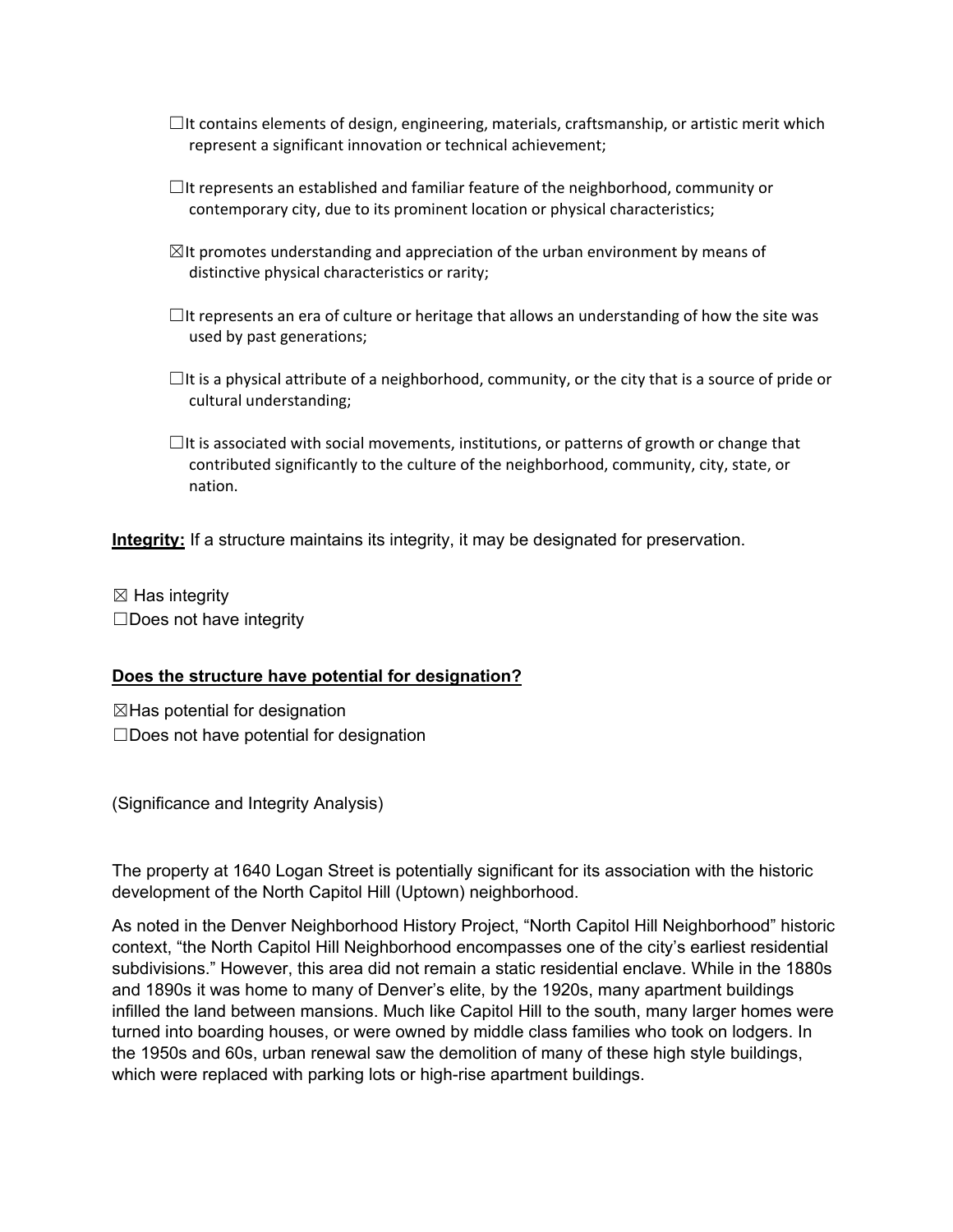Sanborn maps, Census records, and Denver Directories all attest to this historic pattern of development at 1640 Logan Street. The property was constructed in 1896, for jeweler Henry L. Chapin. While Chapin may not have been counted among Denver's elite, he did run a successful silversmith business. The location of the structure, one block east of Grant Street, which was colloquially known as "Millionaire's Row" placed him firmly within the upper classes of Denver society. Furthermore, the ornate Second Empire architecture of the structure, constructed only three years after the 1893 Silver Crash is reflective of Chapin's presumed economic success. By 1910, Chapin had moved to Los Angeles, though his adopted home of Denver stayed dear to him – he was buried in Fairmont cemetery upon his death in 1944.

In 1923, the home at 1640 Logan Street was sold to Marshall Eakin, originally from Florence, Colorado. City Directories indicate that Eakin did not live in the home, however it was occupied by his sister, Martha, and his brother-in-law, Rev. Allan Bell. Bell and his wife Martha bought the home from Eakin in 1928. Rev. Allan Bell was a Presbyterian minister, who left the church for health reasons, and moved to Colorado. He originally moved to Florence, where he met the Eakin family and married Martha. During his time in Florence, he served as a State representative of Fremont and Chaffee county in the Colorado State Legislature. He and his wife moved to Denver in 1920. The North Capitol Hill neighborhood in the 1920s was rapidly changing. Denver's elite were moving further east with the streetcar lines to areas such as East 7<sup>th</sup> Avenue, Park Hill, and Montclair. Many formerly opulent single-family homes in the Capitol Hill area were being converted into apartments and boarding houses, while purpose-built apartment blocks were quickly being constructed (such as Poet's Row at 10<sup>th</sup> and Sherman Street). 1940 Logan Street, now owned by a former minister, rather than a prominent silversmith, reflects the changing fortunes of the area. The 1930 Census shows that the Bell family housed 11 lodgers in the home on Logan Street. Meanwhile, Sanborn maps show the blocks around 1640 Logan infilling quickly with apartment complexes, duplexes and rowhomes. To the north on 17<sup>th</sup> Avenue, a number of commercial buildings sprung up as well. The densification of North Capitol Hill rapidly changed the character of the neighborhood.

By the 1950s, the character of the North Capitol Hill changed once again. As a call for urban renewal came into vogue, city planners envisioned a new inner city full of high rises and automobiles. Many of the mansions of Capitol Hill were demolished in the name of urban renewal, replaced with parking lots, or, more rarely, high-rise office and residential buildings. Sanborn Maps once again illustrate this trend on the 1600 block of Logan and the surrounding area. It was around this time that 1640 Logan St was converted from a residential use to commercial office space. It has remained an office building since, housing a number of different businesses, from medical professionals, therapists, and, most recently an Escape Room. The structure at 1640 Logan Street illustrates the development patterns of the North Capitol Hill neighborhood from its earliest days as an enclave for Denver's elite, through its era of rapid densification, to its transition to commercial and office use.